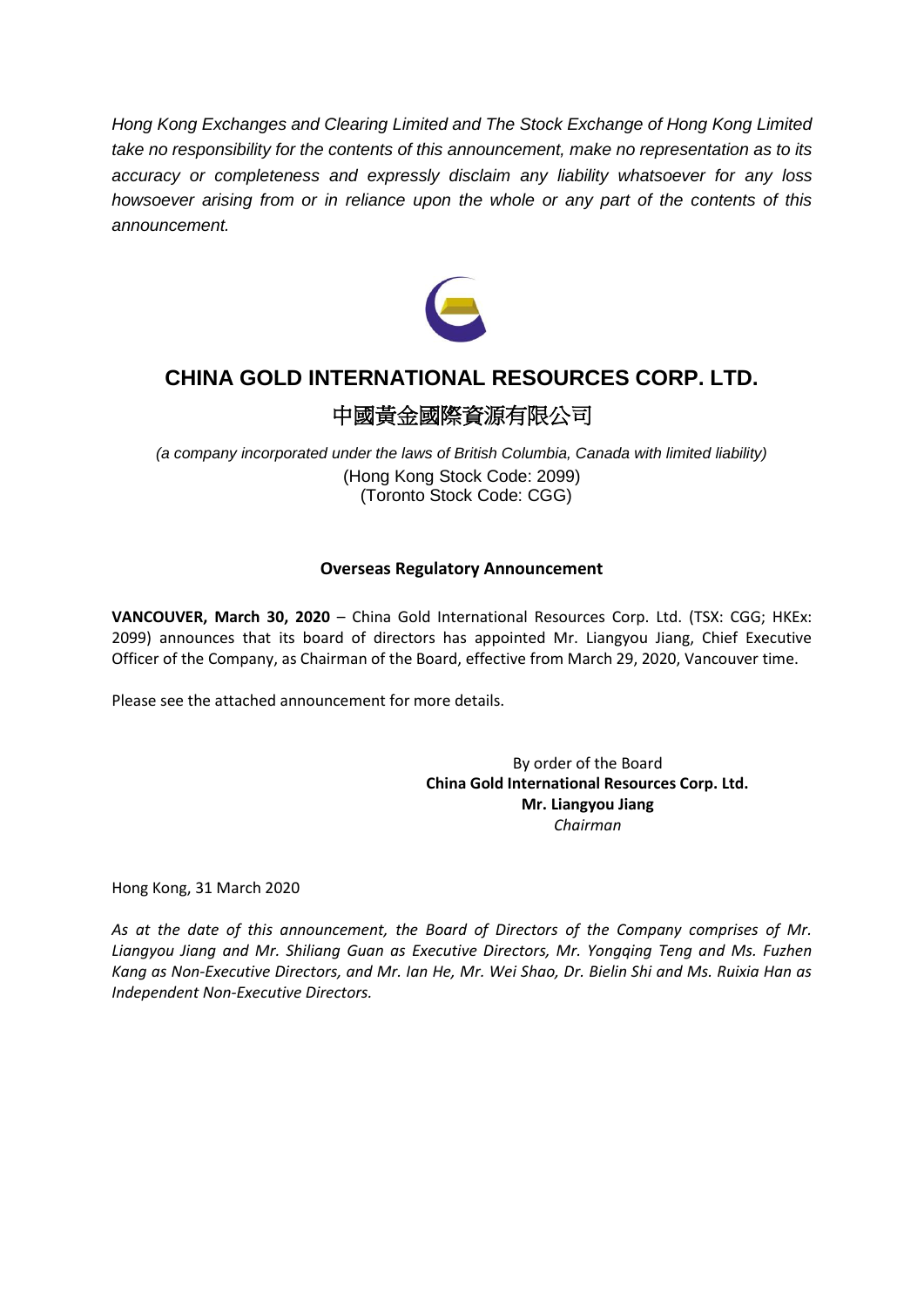

**China Gold International Resources Corp. Ltd.**

### **China Gold International Appoints New Chairman.**

VANCOUVER, March 30, 2020 - China Gold International Resources Corp. Ltd. (TSX: CGG; HKEx: 2099) (the "**Company**" or "**China Gold International Resources**") announces that its board of directors (the "**Board**") has appointed Mr. Liangyou Jiang, Chief Executive Officer of the Company, as Chairman of the Board, effective from March 29, 2020, Vancouver time.

Mr. Jiang joined the Company in 2010 and served as general manager of Tibet Huatailong Mining Development Co., Ltd. ("Huatailong"), a wholly owned subsidiary of the Company, responsible for supervising the production and operation of the large-scale Jiama Copper-Gold Polymetallic Mine and its Phase II expansion project. In 2012, Mr. Jiang was promoted to Chairman of Huatailong. In 2014, he was appointed to be Executive Director and Senior Executive Vice President of the Company, with overall responsibility for the Company's operations and day-to-day management. In October 2018, Mr. Jiang was promoted to Chief Executive Officer of the Company. Prior to joining the Company in 2010, Mr. Jiang served as Vice President and Chief Engineer of Changchun Gold Design Institute. Mr. Jiang has more than 30 years of experience in mine design, construction, operation management and corporate governance, and has served on board of several mining companies in China and abroad. Mr. Jiang, as Chairman of the Board, will direct and lead the Company in its future efforts on operation, growth, capital market and corporate governance.

The Company has been committed to improving the governance structure as a listed company. The Company previously established the role of "Lead Independent Director". Mr. Ian He was appointed as Lead Independent Director as of November 13, 2018. The role of Lead Independent Director was created to liaise with Chief Executive Officer on behalf of the independent non-executive directors and advise the Board on matters where there may be an actual or perceived conflict of interest to ensure the best possible operation of the Board in accordance with the best corporate governance practices.

#### **About China Gold International Resources**

*China Gold International Resources Corp. Ltd. is based in Vancouver, BC, Canada and operates both profitable and growing mines, the CSH Gold Mine in Inner Mongolia, and the Jiama Copper-Polymetallic Mine in Tibet Autonomous Region of the People's Republic of China. The Company's objective is to continue to build shareholder value by growing production at its current mining operations, expanding its resource base, and aggressively acquiring and developing new projects internationally. The Company is listed on the Toronto Stock Exchange (TSX: CGG) and the Main Board of The Stock Exchange of Hong Kong Limited (HKEx: 2099).*

*For further information on the Company, please refer to its SEDAR profile at [www.sedar.com](http://www.sedar.com/) or: Telephone: 604-609-0598, Email: [info@chinagoldintl.com,](mailto:info@chinagoldintl.com) Website: [www.chinagoldintl.com.](http://www.chinagoldintl.com/)*

\_\_\_\_\_\_\_\_\_\_\_\_\_\_\_\_\_\_\_\_\_\_\_\_\_\_\_\_\_\_\_\_\_\_\_\_\_\_\_\_\_\_\_\_\_\_\_\_\_\_\_\_\_\_\_\_\_\_\_\_\_\_\_\_\_\_